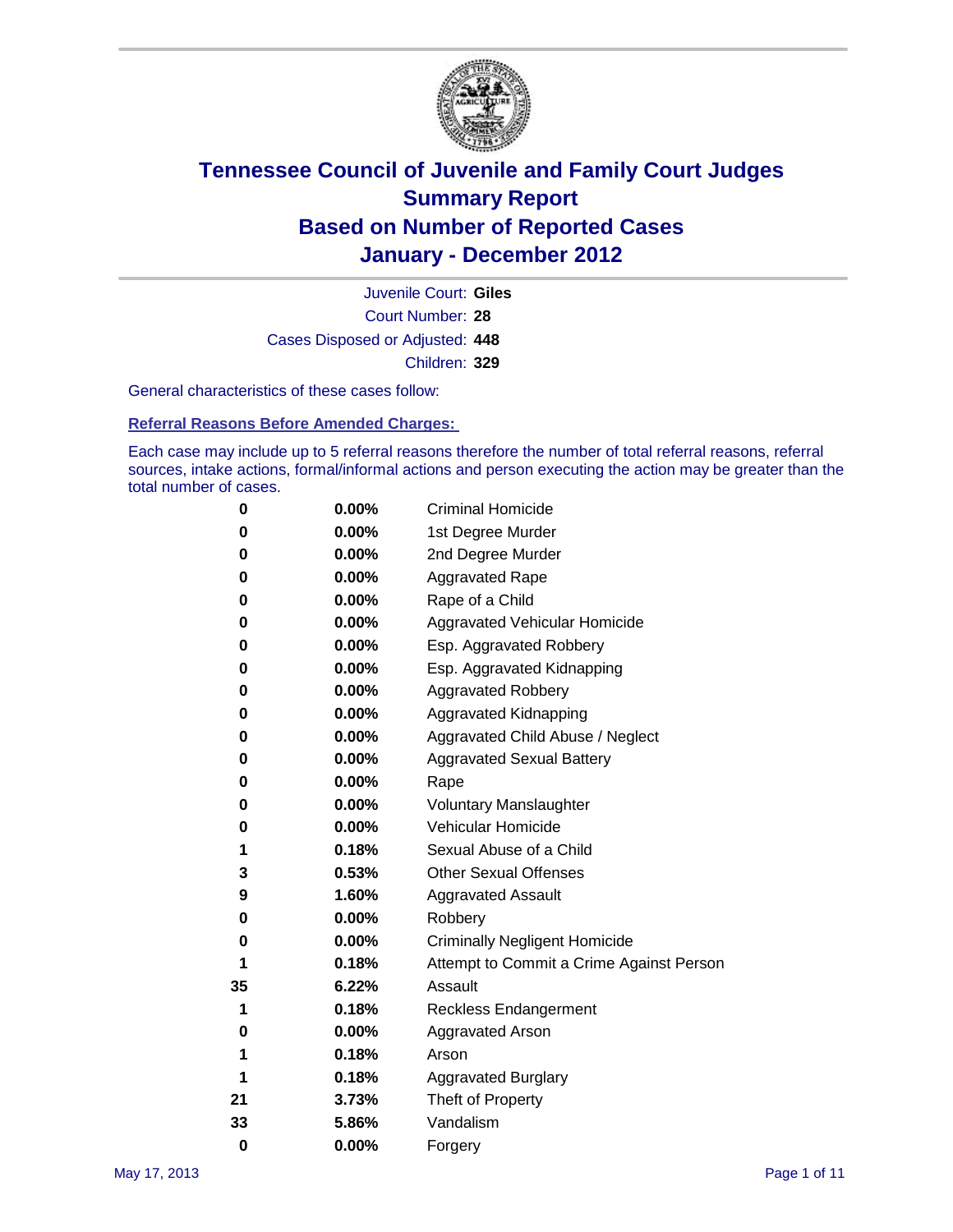

Court Number: **28** Juvenile Court: **Giles** Cases Disposed or Adjusted: **448** Children: **329**

#### **Referral Reasons Before Amended Charges:**

Each case may include up to 5 referral reasons therefore the number of total referral reasons, referral sources, intake actions, formal/informal actions and person executing the action may be greater than the total number of cases.

| $\pmb{0}$   | 0.00%    | <b>Worthless Checks</b>                                     |
|-------------|----------|-------------------------------------------------------------|
| 0           | 0.00%    | Illegal Possession / Fraudulent Use of Credit / Debit Cards |
| 2           | 0.36%    | <b>Burglary</b>                                             |
| $\bf{0}$    | $0.00\%$ | Unauthorized Use of a Vehicle                               |
| 1           | 0.18%    | <b>Cruelty to Animals</b>                                   |
| 4           | 0.71%    | Sale of Controlled Substances                               |
| 7           | 1.24%    | <b>Other Drug Offenses</b>                                  |
| 3           | 0.53%    | Possession of Controlled Substances                         |
| 0           | $0.00\%$ | <b>Criminal Attempt</b>                                     |
| 1           | 0.18%    | Carrying Weapons on School Property                         |
| $\mathbf 2$ | 0.36%    | Unlawful Carrying / Possession of a Weapon                  |
| $\mathbf 2$ | 0.36%    | <b>Evading Arrest</b>                                       |
| 1           | 0.18%    | Escape                                                      |
| 0           | $0.00\%$ | Driving Under Influence (DUI)                               |
| 12          | 2.13%    | Possession / Consumption of Alcohol                         |
| 1           | 0.18%    | Resisting Stop, Frisk, Halt, Arrest or Search               |
| 0           | $0.00\%$ | <b>Aggravated Criminal Trespass</b>                         |
| 6           | 1.07%    | Harassment                                                  |
| 0           | 0.00%    | Failure to Appear                                           |
| 0           | $0.00\%$ | Filing a False Police Report                                |
| $\bf{0}$    | 0.00%    | Criminal Impersonation                                      |
| 31          | 5.51%    | <b>Disorderly Conduct</b>                                   |
| 1           | 0.18%    | <b>Criminal Trespass</b>                                    |
| 4           | 0.71%    | Public Intoxication                                         |
| 0           | $0.00\%$ | Gambling                                                    |
| 174         | 30.91%   | <b>Traffic</b>                                              |
| 0           | $0.00\%$ | Local Ordinances                                            |
| 6           | 1.07%    | Violation of Wildlife Regulations                           |
| 3           | 0.53%    | Contempt of Court                                           |
| 20          | 3.55%    | Violation of Probation                                      |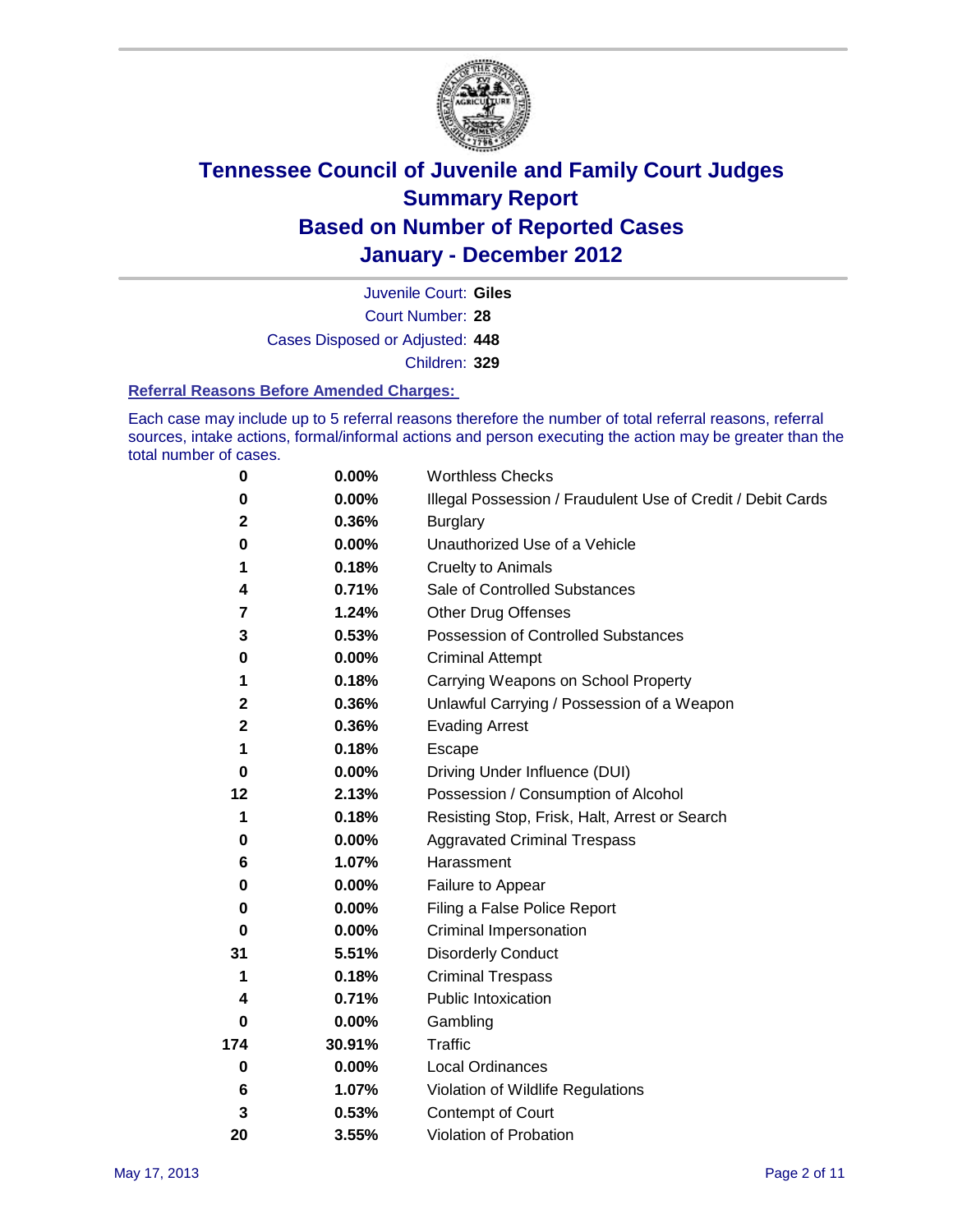

Court Number: **28** Juvenile Court: **Giles** Cases Disposed or Adjusted: **448** Children: **329**

#### **Referral Reasons Before Amended Charges:**

Each case may include up to 5 referral reasons therefore the number of total referral reasons, referral sources, intake actions, formal/informal actions and person executing the action may be greater than the total number of cases.

| 563      | 100.00%  | <b>Total Referrals</b>                 |
|----------|----------|----------------------------------------|
| 0        | 0.00%    | Other                                  |
| 0        | 0.00%    | <b>Consent to Marry</b>                |
| 0        | $0.00\%$ | <b>Request for Medical Treatment</b>   |
| 0        | $0.00\%$ | <b>Child Support</b>                   |
| 0        | $0.00\%$ | Paternity / Legitimation               |
| 1        | 0.18%    | Visitation                             |
| $\bf{0}$ | $0.00\%$ | Custody                                |
| 32       | 5.68%    | <b>Foster Care Review</b>              |
| 0        | $0.00\%$ | <b>Administrative Review</b>           |
| 20       | 3.55%    | <b>Judicial Review</b>                 |
| 5        | 0.89%    | Violation of Informal Adjustment       |
| 0        | $0.00\%$ | <b>Violation of Pretrial Diversion</b> |
| 0        | 0.00%    | <b>Termination of Parental Rights</b>  |
| 40       | 7.10%    | Dependency / Neglect                   |
| $\bf{0}$ | 0.00%    | <b>Physically Abused Child</b>         |
| 0        | 0.00%    | Sexually Abused Child                  |
| 0        | 0.00%    | Violation of Curfew                    |
| $\bf{0}$ | 0.00%    | Violation of a Valid Court Order       |
|          | 0.18%    | Possession of Tobacco Products         |
| 0        | 0.00%    | Out-of-State Runaway                   |
| 8        | 1.42%    | In-State Runaway                       |
| 64       | 11.37%   | Truancy                                |
| 4        | 0.71%    | <b>Unruly Behavior</b>                 |
| 1        | 0.18%    | <b>Violation of Aftercare</b>          |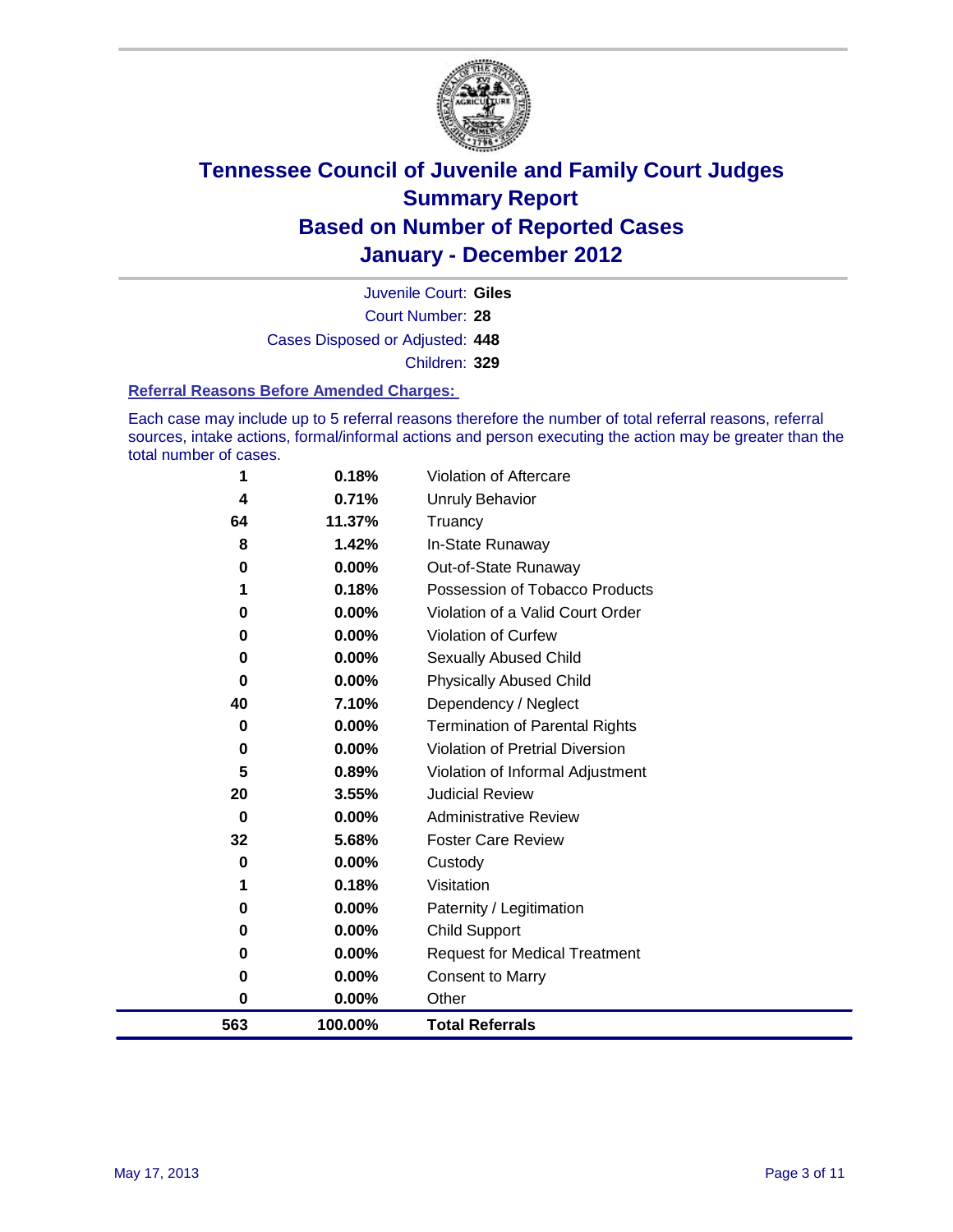

| Juvenile Court: Giles           |          |                                   |  |  |
|---------------------------------|----------|-----------------------------------|--|--|
| Court Number: 28                |          |                                   |  |  |
| Cases Disposed or Adjusted: 448 |          |                                   |  |  |
|                                 |          | Children: 329                     |  |  |
| <b>Referral Sources: 1</b>      |          |                                   |  |  |
| 377                             | 66.96%   | Law Enforcement                   |  |  |
| 5                               | 0.89%    | Parents                           |  |  |
| 0                               | 0.00%    | <b>Relatives</b>                  |  |  |
| 0                               | $0.00\%$ | Self                              |  |  |
| 65                              | 11.55%   | School                            |  |  |
| 0                               | 0.00%    | <b>CSA</b>                        |  |  |
| 92                              | 16.34%   | <b>DCS</b>                        |  |  |
| 0                               | 0.00%    | <b>Other State Department</b>     |  |  |
| 0                               | 0.00%    | <b>District Attorney's Office</b> |  |  |
| 24                              | 4.26%    | <b>Court Staff</b>                |  |  |
| 0                               | 0.00%    | Social Agency                     |  |  |
| 0                               | 0.00%    | <b>Other Court</b>                |  |  |
| 0                               | $0.00\%$ | Victim                            |  |  |
| 0                               | 0.00%    | Child & Parent                    |  |  |
| 0                               | 0.00%    | Hospital                          |  |  |
| 0                               | 0.00%    | Unknown                           |  |  |
| 0                               | 0.00%    | Other                             |  |  |

### **Age of Child at Referral: 2**

| 329 | 100.00%  | <b>Total Child Count</b> |  |
|-----|----------|--------------------------|--|
| 0   | $0.00\%$ | <b>Unknown</b>           |  |
| 0   | $0.00\%$ | Ages 19 and Over         |  |
| 95  | 28.88%   | Ages 17 through 18       |  |
| 128 | 38.91%   | Ages 15 through 16       |  |
| 45  | 13.68%   | Ages 13 through 14       |  |
| 17  | 5.17%    | Ages 11 through 12       |  |
| 44  | 13.37%   | Ages 10 and Under        |  |
|     |          |                          |  |

<sup>1</sup> If different than number of Referral Reasons (563), verify accuracy of your court's data.

**100.00% Total Referral Sources**

<sup>2</sup> One child could be counted in multiple categories, verify accuracy of your court's data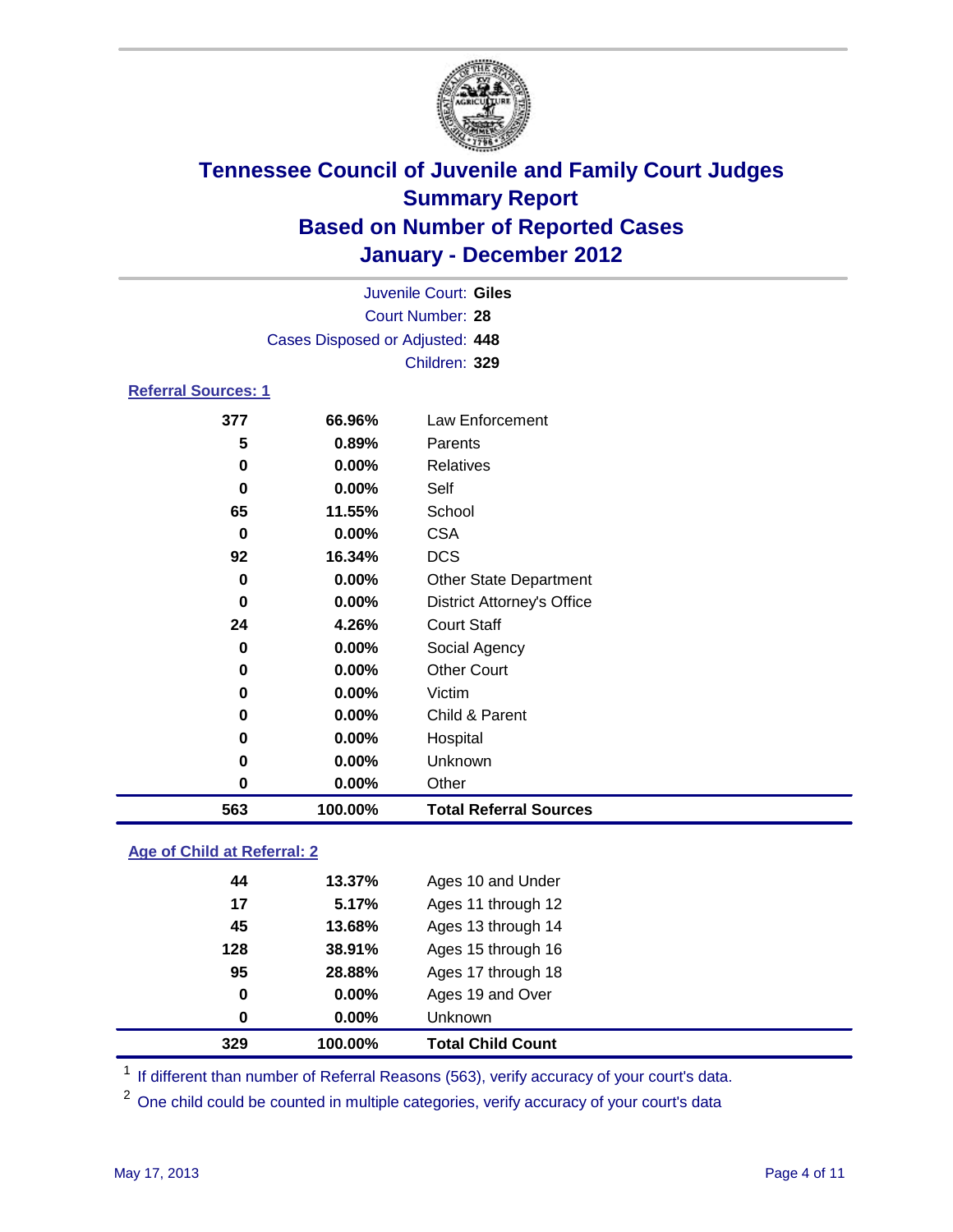

| Juvenile Court: Giles                   |                                 |                          |  |  |
|-----------------------------------------|---------------------------------|--------------------------|--|--|
| Court Number: 28                        |                                 |                          |  |  |
|                                         | Cases Disposed or Adjusted: 448 |                          |  |  |
|                                         |                                 | Children: 329            |  |  |
| Sex of Child: 1                         |                                 |                          |  |  |
| 203                                     | 61.70%                          | Male                     |  |  |
| 126                                     | 38.30%                          | Female                   |  |  |
| $\mathbf 0$                             | 0.00%                           | Unknown                  |  |  |
| 329                                     | 100.00%                         | <b>Total Child Count</b> |  |  |
| Race of Child: 1                        |                                 |                          |  |  |
| 285                                     | 86.63%                          | White                    |  |  |
| 29                                      | 8.81%                           | African American         |  |  |
| $\mathbf 0$                             | 0.00%                           | Native American          |  |  |
| $\bf{0}$                                | 0.00%                           | Asian                    |  |  |
| 15                                      | 4.56%                           | Mixed                    |  |  |
| $\mathbf 0$                             | 0.00%                           | Unknown                  |  |  |
| 329                                     | 100.00%                         | <b>Total Child Count</b> |  |  |
| <b>Hispanic Origin: 1</b>               |                                 |                          |  |  |
| $\mathbf{2}$                            | 0.61%                           | Yes                      |  |  |
| 327                                     | 99.39%                          | No                       |  |  |
| $\mathbf 0$                             | 0.00%                           | Unknown                  |  |  |
| 329                                     | 100.00%                         | <b>Total Child Count</b> |  |  |
| <b>School Enrollment of Children: 1</b> |                                 |                          |  |  |
| 288                                     | 87.54%                          | Yes                      |  |  |
| 41                                      | 12.46%                          | No                       |  |  |
| $\mathbf 0$                             | 0.00%                           | Unknown                  |  |  |
| 329                                     | 100.00%                         | <b>Total Child Count</b> |  |  |

One child could be counted in multiple categories, verify accuracy of your court's data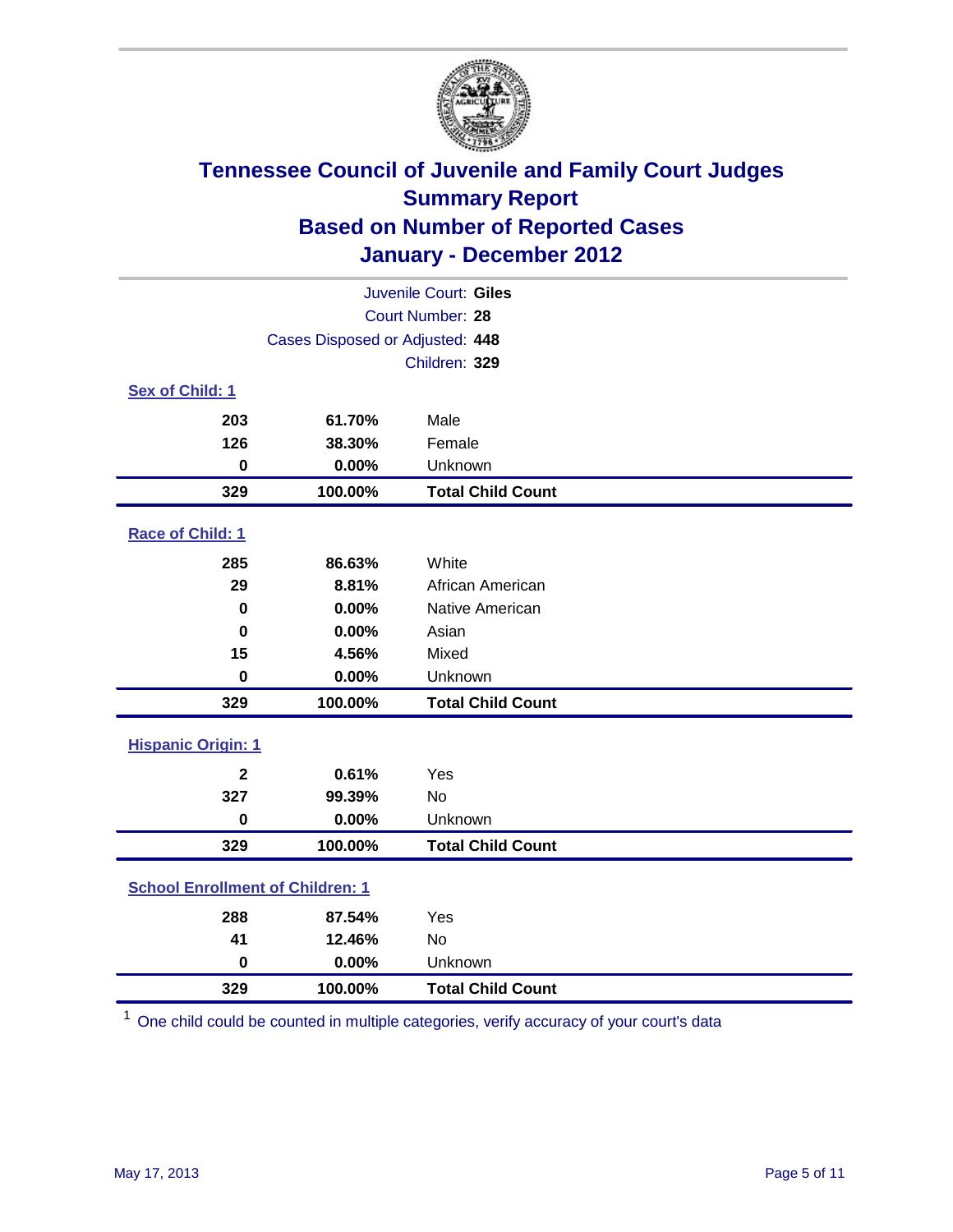

Court Number: **28** Juvenile Court: **Giles** Cases Disposed or Adjusted: **448** Children: **329**

#### **Living Arrangement of Child at Time of Referral: 1**

| 329 | 100.00%  | <b>Total Child Count</b>     |
|-----|----------|------------------------------|
| 0   | $0.00\%$ | Other                        |
| 0   | $0.00\%$ | Unknown                      |
| 1   | 0.30%    | Independent                  |
| 0   | $0.00\%$ | In an Institution            |
| 1   | $0.30\%$ | In a Residential Center      |
| 4   | 1.22%    | In a Group Home              |
| 20  | 6.08%    | With Foster Family           |
| 4   | 1.22%    | With Adoptive Parents        |
| 32  | 9.73%    | <b>With Relatives</b>        |
| 24  | 7.29%    | <b>With Father</b>           |
| 102 | 31.00%   | <b>With Mother</b>           |
| 16  | 4.86%    | With Mother and Stepfather   |
| 7   | 2.13%    | With Father and Stepmother   |
| 118 | 35.87%   | With Both Biological Parents |
|     |          |                              |

#### **Type of Detention: 2**

| 448      | 100.00%  | <b>Total Detention Count</b> |  |
|----------|----------|------------------------------|--|
| $\bf{0}$ | $0.00\%$ | Other                        |  |
| 442      | 98.66%   | Does Not Apply               |  |
| $\bf{0}$ | $0.00\%$ | <b>Unknown</b>               |  |
| 0        | $0.00\%$ | <b>Psychiatric Hospital</b>  |  |
| 0        | 0.00%    | Jail - No Separation         |  |
| 0        | $0.00\%$ | Jail - Partial Separation    |  |
| 0        | $0.00\%$ | Jail - Complete Separation   |  |
| 6        | 1.34%    | Juvenile Detention Facility  |  |
| 0        | $0.00\%$ | Non-Secure Placement         |  |
|          |          |                              |  |

<sup>1</sup> One child could be counted in multiple categories, verify accuracy of your court's data

<sup>2</sup> If different than number of Cases (448) verify accuracy of your court's data.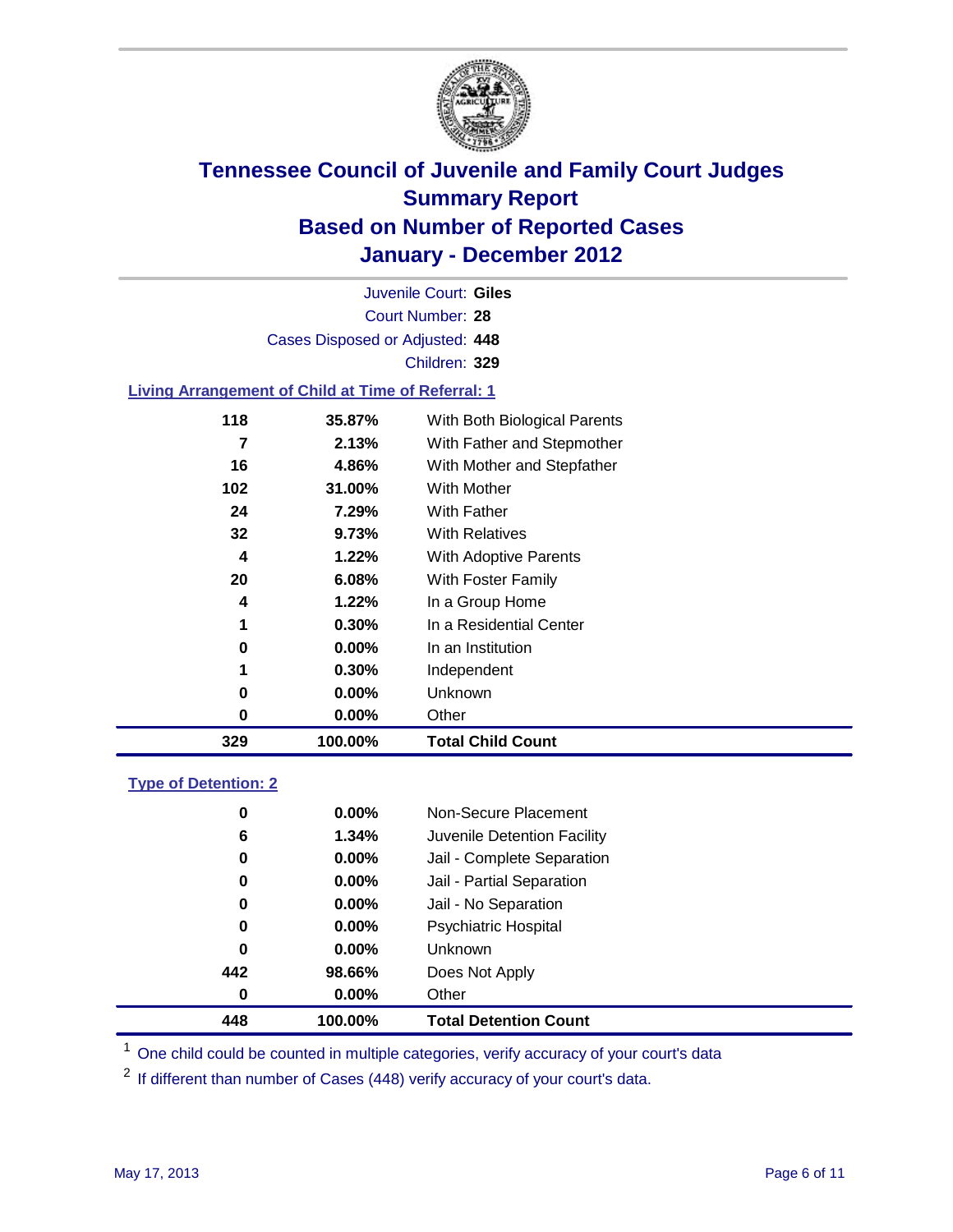

| Juvenile Court: Giles                              |                                 |                                      |  |  |  |
|----------------------------------------------------|---------------------------------|--------------------------------------|--|--|--|
|                                                    | <b>Court Number: 28</b>         |                                      |  |  |  |
|                                                    | Cases Disposed or Adjusted: 448 |                                      |  |  |  |
|                                                    |                                 | Children: 329                        |  |  |  |
| <b>Placement After Secure Detention Hearing: 1</b> |                                 |                                      |  |  |  |
| 6                                                  | 1.34%                           | Returned to Prior Living Arrangement |  |  |  |
| $\bf{0}$                                           | 0.00%                           | Juvenile Detention Facility          |  |  |  |
|                                                    | 0.22%                           | Jail                                 |  |  |  |
| $\bf{0}$                                           | 0.00%                           | Shelter / Group Home                 |  |  |  |
| $\bf{0}$                                           | 0.00%                           | <b>Foster Family Home</b>            |  |  |  |
| 0                                                  | 0.00%                           | Psychiatric Hospital                 |  |  |  |
| $\bf{0}$                                           | 0.00%                           | Unknown                              |  |  |  |
| 441                                                | 98.44%                          | Does Not Apply                       |  |  |  |
| $\mathbf 0$                                        | 0.00%                           | Other                                |  |  |  |
|                                                    |                                 |                                      |  |  |  |
| 448                                                | 100.00%                         | <b>Total Placement Count</b>         |  |  |  |
| <b>Intake Actions: 2</b>                           |                                 |                                      |  |  |  |
| 288                                                | 51.15%                          | <b>Petition Filed</b>                |  |  |  |
| 3                                                  | 0.53%                           | <b>Motion Filed</b>                  |  |  |  |
| 196                                                | 34.81%                          | <b>Citation Processed</b>            |  |  |  |
| $\bf{0}$                                           | 0.00%                           | Notification of Paternity Processed  |  |  |  |
| 26                                                 | 4.62%                           | Scheduling of Judicial Review        |  |  |  |
| $\bf{0}$                                           | 0.00%                           | Scheduling of Administrative Review  |  |  |  |
| 50                                                 | 8.88%                           | Scheduling of Foster Care Review     |  |  |  |
| $\bf{0}$                                           | 0.00%                           | Unknown                              |  |  |  |
| 0                                                  | 0.00%                           | Does Not Apply                       |  |  |  |

<sup>1</sup> If different than number of Cases (448) verify accuracy of your court's data.

**100.00% Total Intake Count**

<sup>2</sup> If different than number of Referral Reasons (563), verify accuracy of your court's data.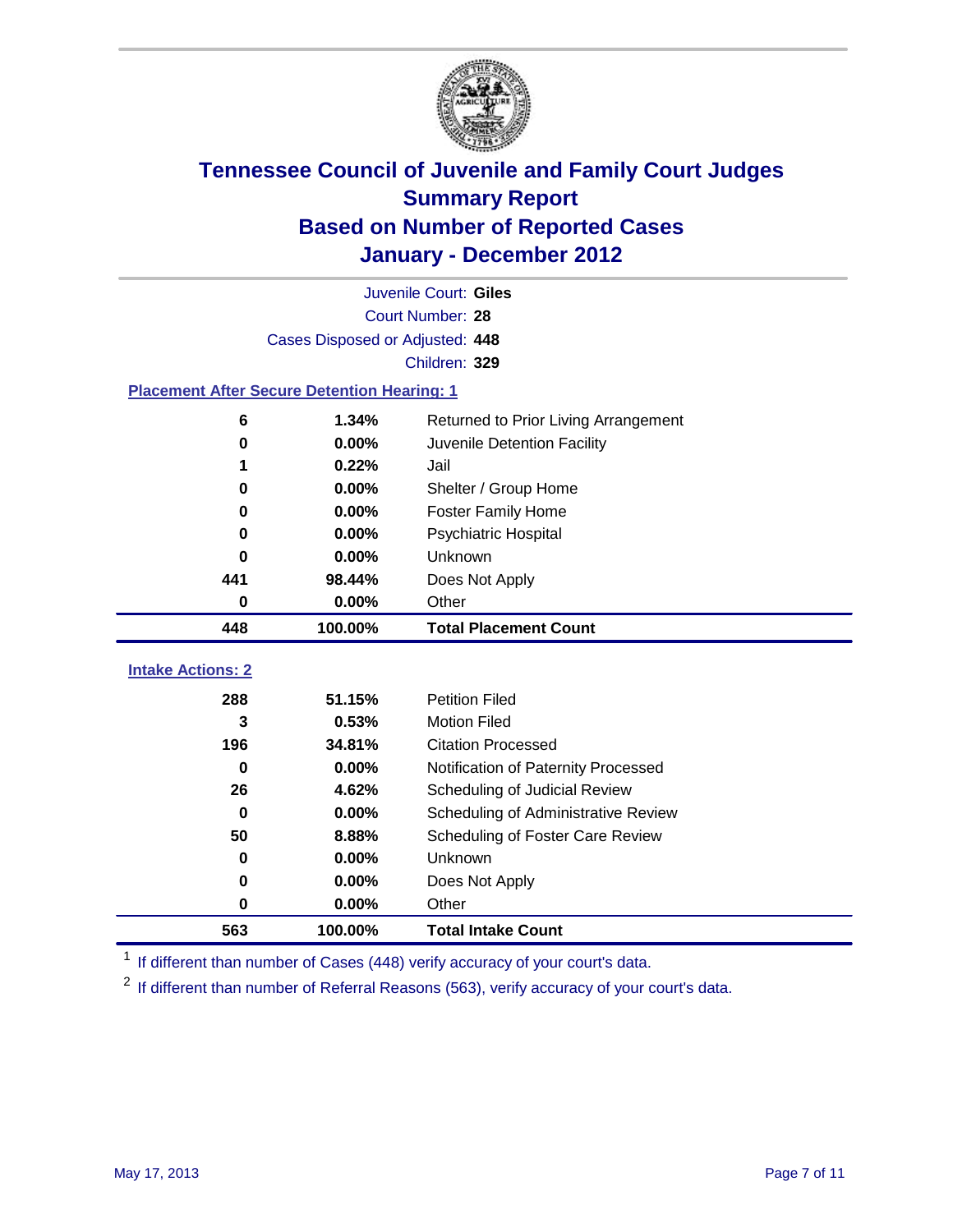

Court Number: **28** Juvenile Court: **Giles** Cases Disposed or Adjusted: **448** Children: **329**

### **Last Grade Completed by Child: 1**

| 17                                      | 5.17%   | Too Young for School         |  |
|-----------------------------------------|---------|------------------------------|--|
| 0                                       | 0.00%   | Preschool                    |  |
| 8                                       | 2.43%   | Kindergarten                 |  |
| 6                                       | 1.82%   | 1st Grade                    |  |
| $\mathbf{2}$                            | 0.61%   | 2nd Grade                    |  |
| 3                                       | 0.91%   | 3rd Grade                    |  |
| 9                                       | 2.74%   | 4th Grade                    |  |
| 6                                       | 1.82%   | 5th Grade                    |  |
| 10                                      | 3.04%   | 6th Grade                    |  |
| 28                                      | 8.51%   | 7th Grade                    |  |
| 43                                      | 13.07%  | 8th Grade                    |  |
| 55                                      | 16.72%  | 9th Grade                    |  |
| 67                                      | 20.36%  | 10th Grade                   |  |
| 62                                      | 18.84%  | 11th Grade                   |  |
| 1                                       | 0.30%   | 12th Grade                   |  |
| 0                                       | 0.00%   | Non-Graded Special Ed        |  |
| $\mathbf{2}$                            | 0.61%   | <b>GED</b>                   |  |
| 10                                      | 3.04%   | Graduated                    |  |
| 0                                       | 0.00%   | <b>Never Attended School</b> |  |
| 0                                       | 0.00%   | Unknown                      |  |
| $\mathbf 0$                             | 0.00%   | Other                        |  |
| 329                                     | 100.00% | <b>Total Child Count</b>     |  |
| <b>Enrolled in Special Education: 1</b> |         |                              |  |

| 329 | 100.00%  | <b>Total Child Count</b> |  |  |
|-----|----------|--------------------------|--|--|
| 0   | $0.00\%$ | <b>Unknown</b>           |  |  |
| 290 | 88.15%   | No                       |  |  |
| 39  | 11.85%   | Yes                      |  |  |
|     |          |                          |  |  |

One child could be counted in multiple categories, verify accuracy of your court's data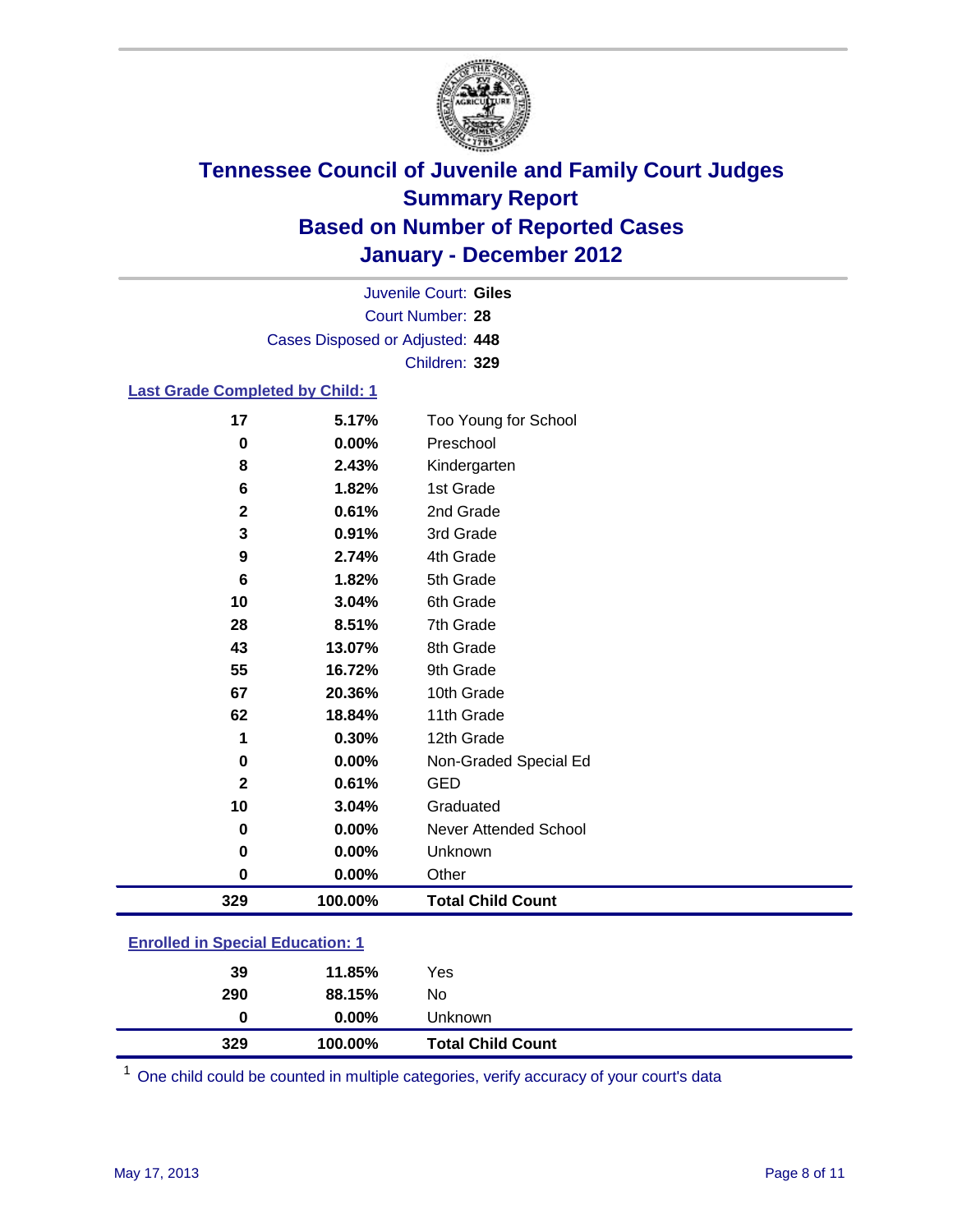

|                              | Juvenile Court: Giles           |                           |  |  |  |
|------------------------------|---------------------------------|---------------------------|--|--|--|
|                              | Court Number: 28                |                           |  |  |  |
|                              | Cases Disposed or Adjusted: 448 |                           |  |  |  |
|                              |                                 | Children: 329             |  |  |  |
| <b>Action Executed By: 1</b> |                                 |                           |  |  |  |
| 563                          | 100.00%                         | Judge                     |  |  |  |
| 0                            | $0.00\%$                        | Magistrate                |  |  |  |
| 0                            | $0.00\%$                        | <b>YSO</b>                |  |  |  |
| 0                            | 0.00%                           | Other                     |  |  |  |
| 0                            | 0.00%                           | Unknown                   |  |  |  |
| 563                          | 100.00%                         | <b>Total Action Count</b> |  |  |  |

### **Formal / Informal Actions: 1**

| 160 | 28.42%   | Dismissed                                        |
|-----|----------|--------------------------------------------------|
| 117 | 20.78%   | Retired / Nolle Prosequi                         |
| 156 | 27.71%   | <b>Complaint Substantiated Delinquent</b>        |
| 0   | $0.00\%$ | <b>Complaint Substantiated Status Offender</b>   |
| 18  | 3.20%    | <b>Complaint Substantiated Dependent/Neglect</b> |
| 0   | $0.00\%$ | <b>Complaint Substantiated Abused</b>            |
| 0   | $0.00\%$ | <b>Complaint Substantiated Mentally III</b>      |
| 43  | 7.64%    | Informal Adjustment                              |
| 0   | $0.00\%$ | <b>Pretrial Diversion</b>                        |
| 0   | $0.00\%$ | <b>Transfer to Adult Court Hearing</b>           |
| 0   | $0.00\%$ | Charges Cleared by Transfer to Adult Court       |
| 0   | $0.00\%$ | Special Proceeding                               |
| 35  | 6.22%    | <b>Review Concluded</b>                          |
| 34  | 6.04%    | Case Held Open                                   |
| 0   | $0.00\%$ | Other                                            |
| 0   | $0.00\%$ | <b>Unknown</b>                                   |
| 563 | 100.00%  | <b>Total Action Count</b>                        |

<sup>1</sup> If different than number of Referral Reasons (563), verify accuracy of your court's data.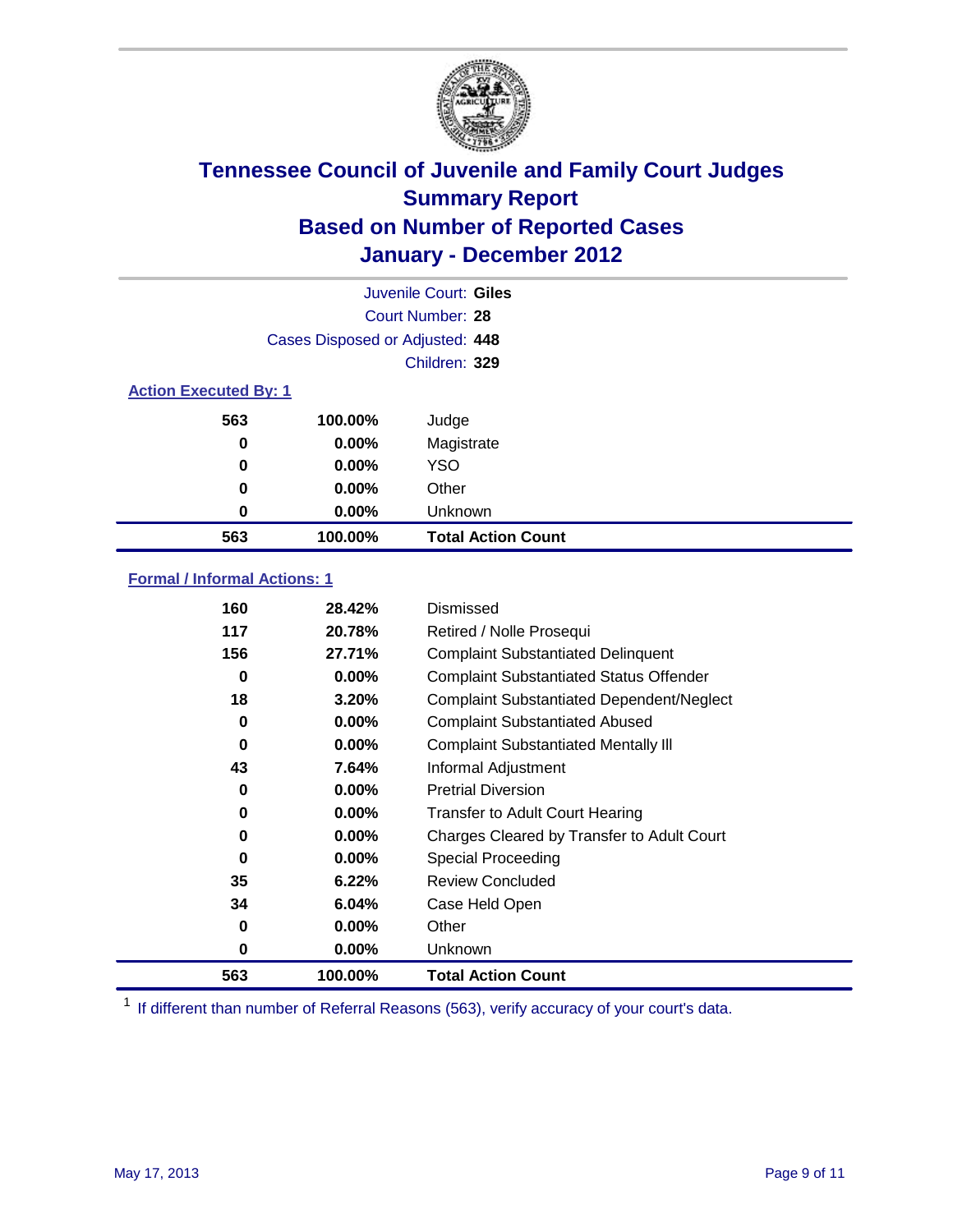

|                       |                                 | Juvenile Court: Giles                                 |
|-----------------------|---------------------------------|-------------------------------------------------------|
|                       |                                 | Court Number: 28                                      |
|                       | Cases Disposed or Adjusted: 448 |                                                       |
|                       |                                 | Children: 329                                         |
| <b>Case Outcomes:</b> |                                 | There can be multiple outcomes for one child or case. |
| 99                    | 13.60%                          | <b>Case Dismissed</b>                                 |
| 22                    | 3.02%                           | Case Retired or Nolle Prosequi                        |
| 2                     | 0.27%                           | Warned / Counseled                                    |
| 1                     | 0.14%                           | Held Open For Review                                  |
| 44                    | 6.04%                           | Supervision / Probation to Juvenile Court             |
| 1                     | 0.14%                           | <b>Probation to Parents</b>                           |
| 1                     | 0.14%                           | Referral to Another Entity for Supervision / Service  |
| 9                     | 1.24%                           | Referred for Mental Health Counseling                 |
| 0                     | 0.00%                           | Referred for Alcohol and Drug Counseling              |
| 0                     | 0.00%                           | <b>Referred to Alternative School</b>                 |
| 1                     | 0.14%                           | Referred to Private Child Agency                      |
| 64                    | 8.79%                           | Referred to Defensive Driving School                  |
| 16                    | 2.20%                           | Referred to Alcohol Safety School                     |
| 5                     | 0.69%                           | Referred to Juvenile Court Education-Based Program    |
| 2                     | 0.27%                           | Driver's License Held Informally                      |
| 0                     | 0.00%                           | <b>Voluntary Placement with DMHMR</b>                 |
| 0                     | 0.00%                           | <b>Private Mental Health Placement</b>                |
| 0                     | 0.00%                           | <b>Private MR Placement</b>                           |
| 0                     | 0.00%                           | Placement with City/County Agency/Facility            |
| 4                     | 0.55%                           | Placement with Relative / Other Individual            |
| 63                    | 8.65%                           | Fine                                                  |
| 43                    | 5.91%                           | <b>Public Service</b>                                 |
| 11                    | 1.51%                           | Restitution                                           |
| 7                     | 0.96%                           | <b>Runaway Returned</b>                               |
| 32                    | 4.40%                           | No Contact Order                                      |
| 0                     | $0.00\%$                        | Injunction Other than No Contact Order                |
| 0                     | 0.00%                           | <b>House Arrest</b>                                   |
| 4                     | 0.55%                           | <b>Court Defined Curfew</b>                           |
| 0                     | 0.00%                           | Dismissed from Informal Adjustment                    |
| 0                     | 0.00%                           | <b>Dismissed from Pretrial Diversion</b>              |
| 0                     | 0.00%                           | <b>Released from Probation</b>                        |
| 0                     | $0.00\%$                        | <b>Transferred to Adult Court</b>                     |
| 0                     | $0.00\%$                        | <b>DMHMR Involuntary Commitment</b>                   |